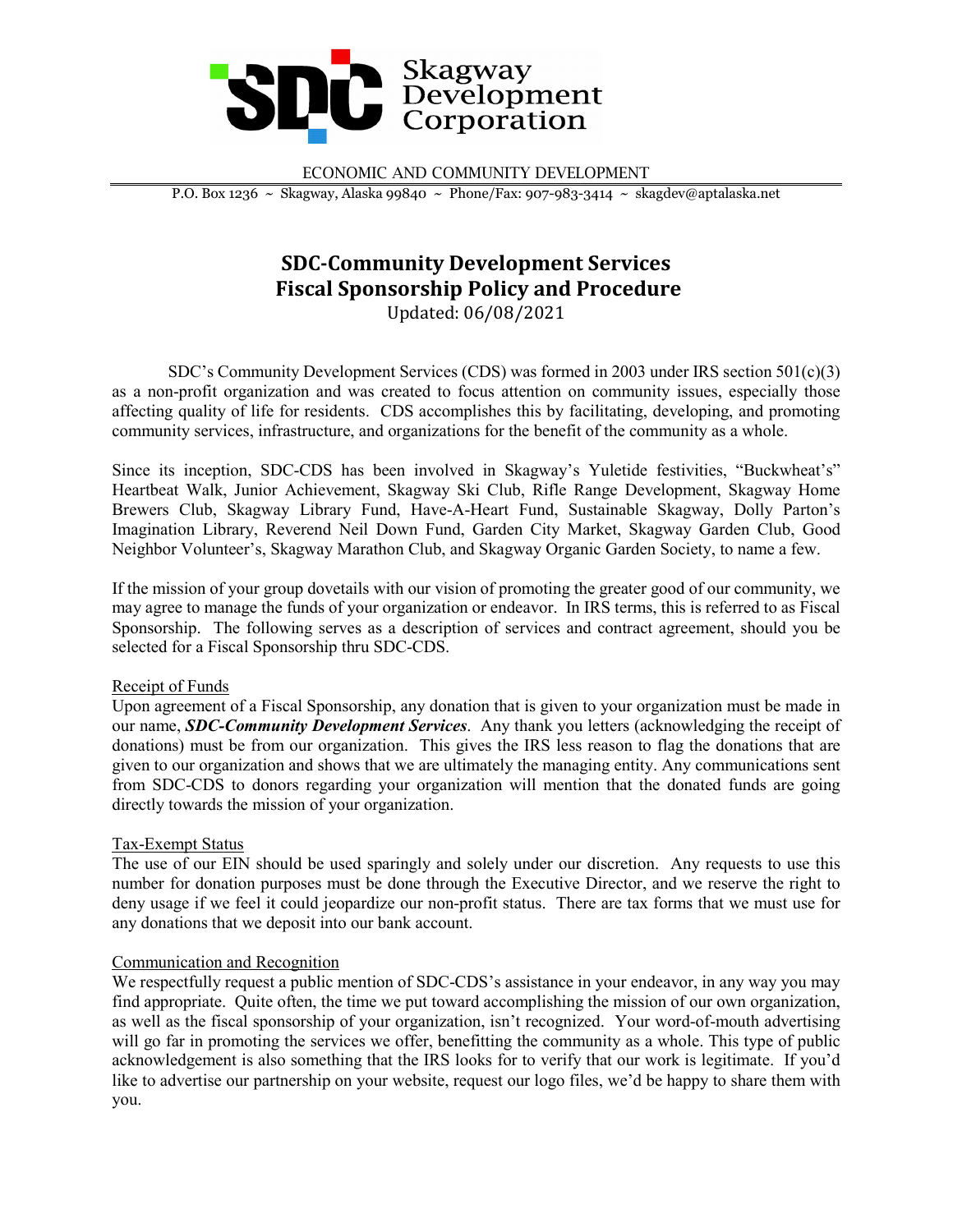# Fees

# Application Fee

A one-time, non-refundable, \$30 application fee is required for any new group wishing to apply for Fiscal Sponsorship from SDC-CDS and must be submitted with the group's application.

# Annual Fee

After the initial year of sponsorship, an annual service fee of 2.5% will be assessed based on the fiscally sponsored group's gross income of the previous calendar year's activity with a minimum fee of \$30, collected by July 15th of each year. *Fee's may be re-evaluated by SDC-CDS and adjusted, with prior notice given to the Fiscally Sponsored group.* Fee waiving is at the discretion of the board in extreme situations and on a case by case basis. Requests for fee waiver must be submitted by the Fiscally Sponsored Group by June 1 of the calendar year being requested waived from.

# Termination

Should you choose to be fiscally sponsored by SDC-CDS, we reserve the right to close your account with us at any time. Grounds for account closure are as follows:

- Your organization no longer meets the goals of our mission.
- The actions of your organization become such that it jeopardizes our non-profit status with the IRS.
- Account inactivity for over 365 days, at which time a notice will be mailed to the address of the lead contact of your organization, as provided on your application. The lead contact will have 30 days to respond with explanation of further needs of fiscal sponsorship.

# Terms of Account Closure

If at any time a fiscal sponsorship has come to an end, whether it be by termination at our discretion or a mutually agreed upon finalization, any unpaid annual fees will be taken out of the remaining funds in the account. Any subsequent funds will be:

- Donated to a like-minded charitable organization, as all funds in your fiscal sponsorship account had been previously donated for the purposes of the mission of your organization.
- If your organization has achieved non-profit status, all allocated funds for your organization can be transferred to your newly formed non-profit organization with the proper IRS paperwork. However, you *must* have  $501(c)(3)$  non-profit status from the IRS.
- If your organization has found another option for fiscal sponsorship, all allocated funds for your organization can be transferred to the next fiscal sponsorship organization with the proper IRS paperwork. However, they *must* have 501(c)(3) status from the IRS.

When all of the above measures are taken, it will give our organization transparency and shows the IRS that we are managing our work accordingly and not simply serving as pass-through entity. This also ensures our oversight, as well as critical documentation. Our goal is to enlist your help in keeping our nonprofit status safe while fulfilling the mission of our organization and yours, thus benefiting our community. If you feel that your project is in line with our mission and you would like SDC-CDS to be your Fiscal Sponsor, please fill out the attached application and submit it to SDC-CDS for consideration.

Sincerely,

# SDC Board of Directors